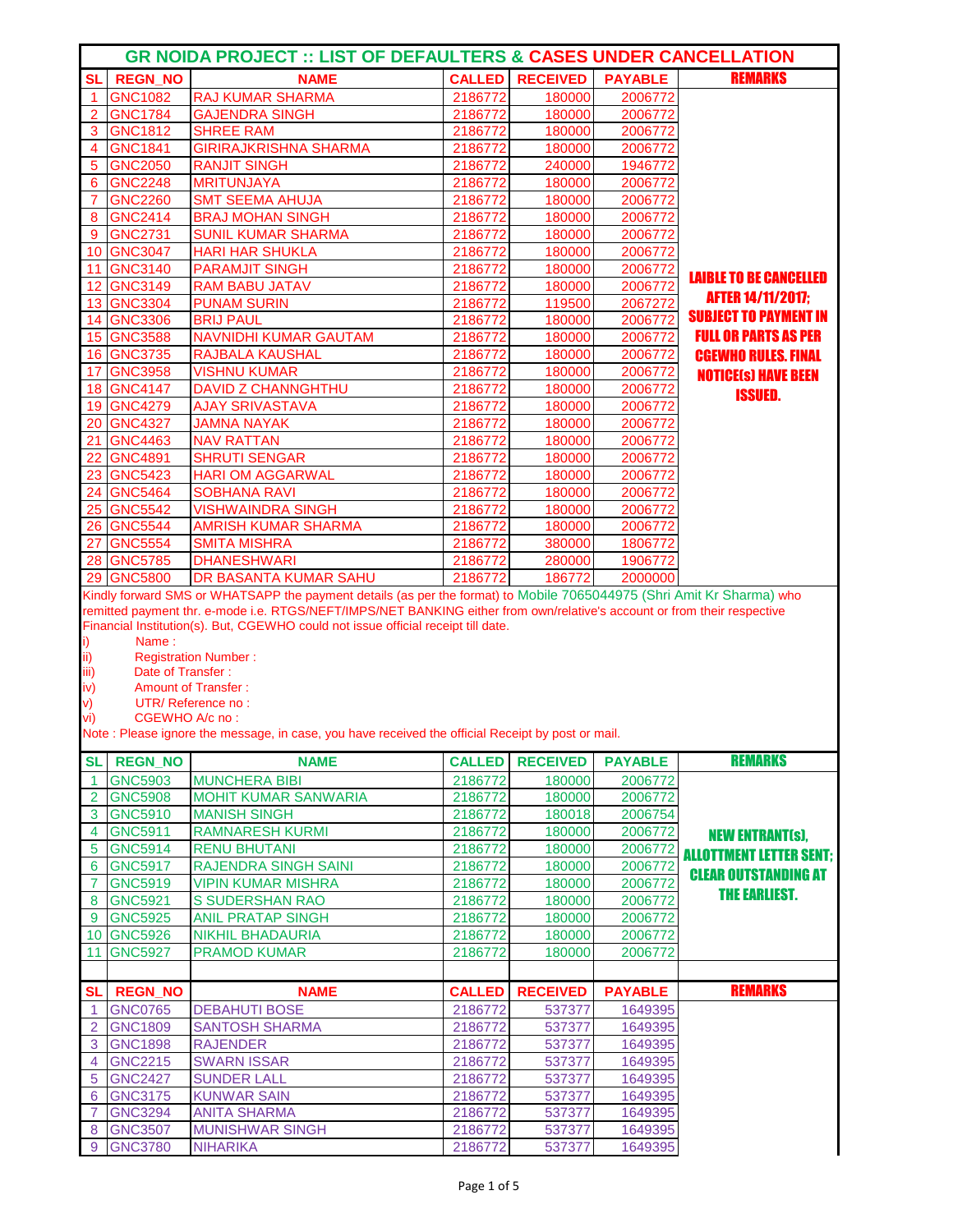|                 | 10 GNC4069     | PRAMOD KUMAR GUPTA             | 2186772 | 537377  | 1649395 |                                |
|-----------------|----------------|--------------------------------|---------|---------|---------|--------------------------------|
| 11              | <b>GNC4205</b> | <b>HARSHA NATTHUJI HEDAOO</b>  | 2186772 | 537377  | 1649395 |                                |
|                 | 12 GNC4440     | <b>SATISH KUMAR</b>            | 2186772 | 537377  | 1649395 |                                |
| 13 <sub>l</sub> | <b>GNC4629</b> | SHAILENDER KUMAR MAURYA        | 2186772 | 537377  | 1649395 |                                |
|                 | 14 GNC4767     | <b>PARAMJIT LAL</b>            | 2186772 | 546000  | 1640772 |                                |
|                 | 15 GNC5557     | <b>MAHENDRA SINGH</b>          | 2186772 | 680000  | 1506772 |                                |
|                 | 16 GNC0424     | <b>OM PRAKASH</b>              | 2186772 | 730000  | 1456772 |                                |
| 17              | <b>GNC4011</b> | <b>MUNESH KUMAR</b>            | 2186772 | 769776  | 1416996 |                                |
|                 | 18 GNC5811     | <b>MUNESH BHATI</b>            | 2186772 | 779000  | 1407772 |                                |
| 19 <sup>1</sup> | <b>GNC3166</b> | <b>VISHESHWARI DEVI</b>        | 2186772 | 837377  | 1349395 |                                |
| 20              | <b>GNC3515</b> | <b>RAM NIRANJAN SAHOO</b>      | 2186772 | 1019776 | 1166996 | <b>PLEASE CHECK</b>            |
| 21              | <b>GNC0244</b> | <b>NEELAM BANSAL</b>           | 2186772 | 1037377 | 1149395 | <b>OUTSTANDING AMOUNT</b>      |
| 22              | <b>GNC3955</b> | <b>RAJIV RANJAN SINGH</b>      | 2186772 | 1082452 | 1104320 | <b>INDICATED IN THE LAST</b>   |
| 23              | <b>GNC1011</b> | <b>BABULAL CHANDHURY</b>       | 2186772 | 1093386 | 1093386 |                                |
| 24              | <b>GNC1440</b> | <b>FAZAL MAHMOOD</b>           | 2186772 | 1093386 | 1093386 | <b>COLUMN; CLEAR</b>           |
|                 | 25 GNC1577     | <b>BRIJ MOHAN LAL</b>          | 2186772 | 1093386 | 1093386 | <b>OUTSTANDING AMOUNT AS</b>   |
| 26              | <b>GNC1692</b> | <b>ANAND SINGH</b>             | 2186772 | 1093386 | 1093386 | <b>EARLY AS POSSIBLE SINCE</b> |
| 27              | <b>GNC2037</b> | YOGINDER KUMAR                 | 2186772 | 1093386 | 1093386 | <b>LIABILITY TOWARDS EC IS</b> |
| 28              | <b>GNC2701</b> | <b>SHLOK BHARDWAJ</b>          | 2186772 | 1093386 | 1093386 | <b>INCREASING DAY BY DAY.</b>  |
| 29              | <b>GNC2848</b> | <b>ALOK KUMAR</b>              | 2186772 | 1093386 | 1093386 | <b>WHATSAPP OR SMS</b>         |
| 30 <sub>1</sub> | <b>GNC3040</b> | <b>MADAN PAL SINGH</b>         | 2186772 | 1093386 | 1093386 | <b>PAYMENT DETAILS TO</b>      |
| 31              | <b>GNC3399</b> | <b>GAJENDRA SINGH</b>          | 2186772 | 1093386 | 1093386 | 7065044975 OR                  |
| 32              | <b>GNC3606</b> | <b>SUSHIL KUMAR</b>            | 2186772 | 1093386 | 1093386 |                                |
| 33              | <b>GNC3786</b> | <b>SANJEEV KUMAR</b>           | 2186772 | 1093386 | 1093386 | cgewhomukeshgupta@g            |
| 34              | <b>GNC4080</b> | <b>PARAG JAIN</b>              | 2186772 | 1093386 | 1093386 | mail.com FOR ISSUING           |
|                 | 35 GNC4135     | <b>DEBORSHI SHARMA</b>         | 2186772 | 1093386 | 1093386 | <b>RECEIPT.</b>                |
|                 | 36 GNC4357     | <b>VIRENDER SINGH NEGI</b>     | 2186772 | 1093386 | 1093386 |                                |
| 37              | <b>GNC5123</b> | <b>UMA KANT</b>                | 2186772 | 1093386 | 1093386 |                                |
|                 | 38 GNC5665     | <b>ANURAG MISHRA</b>           | 2186772 | 1093386 | 1093386 |                                |
|                 | 39 GNC3007     | <b>SWEETY GOYAL</b>            | 2186772 | 1093500 | 1093272 |                                |
| 40              | <b>GNC5465</b> | <b>RUDRANATH SANYAL</b>        | 2186772 | 1103775 | 1082997 |                                |
| 41              | <b>GNC2536</b> | <b>VASAGIRI SREEDHAR</b>       | 2186772 | 1164904 | 1021868 |                                |
| 42              | <b>GNC5879</b> | SHIVANI BHARDWAJ               | 2186772 | 1492177 | 694595  |                                |
| 43              | <b>GNC0879</b> | <b>VIJAY KUMAR GUPTA</b>       | 2186772 | 1615254 | 571518  |                                |
| 44              | <b>GNC4538</b> | <b>SEEMA SAINI</b>             | 2186772 | 1665612 | 521160  |                                |
|                 | 45 GNC5594     | <b>MRS BRIJESH</b>             | 2186772 | 1665612 | 521160  |                                |
|                 | 46 GNC3699     | <b>RABINDRA NATH SINGH</b>     | 2186772 | 1675800 | 510972  |                                |
| 47              | <b>GNC5477</b> | <b>ARUN KUMAR SINGH</b>        | 2186772 | 1730000 | 456772  |                                |
| 48              | <b>GNC4459</b> | RAJENDRA KUMAR KHATRI          | 2186772 | 1793386 | 393386  |                                |
|                 | 49 GNC3514     | <b>MANOHAR KANT SRIVASTAVA</b> | 2186772 | 1869776 | 316996  |                                |
|                 | 50 GNC2606     | <b>KANCHAN BHARDWAJ</b>        | 2186772 | 1895254 | 291518  |                                |
| 51              | <b>GNC5295</b> | <b>AASTHA</b>                  | 2186772 | 1993386 | 193386  |                                |
| 52              | <b>GNC5701</b> | <b>USHA GAUR</b>               | 2186772 | 2033386 | 153386  |                                |
| 53              | <b>GNC3559</b> | <b>RAJ KUMAR ARORA</b>         | 2186772 | 2093386 | 93386   |                                |
|                 | 54 GNC4339     | <b>SOHAN LAL</b>               | 2186772 | 2123686 | 63086   |                                |

Kindly forward SMS or WHATSAPP the payment details (as per the format) to Mobile 7065044975 (Shri Amit Kr Sharma) who remitted payment thr. e-mode i.e. RTGS/NEFT/IMPS/NET BANKING either from own/relative's account or from their respective Financial Institution(s). But, CGEWHO could not issue official receipt till date.

i) Name :

ii) Registration Number : iii) Date of Transfer :

iv) Amount of Transfer : v) UTR/ Reference no :

vi) CGEWHO A/c no :

Note : Please ignore the message, in case, you have received the official Receipt by post or mail.

| <b>SL</b> | <b>REGN NO</b> | <b>NAME</b>              | <b>CALLED</b> | <b>RECEIVED</b> | <b>PAYABLE</b> | <b>REMARKS</b> |
|-----------|----------------|--------------------------|---------------|-----------------|----------------|----------------|
|           | <b>GNC4161</b> | <b>AMOD KUMAR TEWARI</b> | 2186772       | 2164895         | 21877          |                |
|           | <b>GNC0521</b> | <b>DR ANJU BHATIA</b>    | 2186772       | 2164904         | 21868          |                |
|           | <b>GNC0693</b> | <b>NEERAJ KUMAR</b>      | 2186772       | 2164904         | 21868          |                |
| 4         | <b>GNC2309</b> | <b>GOVIND SINGH</b>      | 2186772       | 2164904         | 21868          |                |
| 5         | <b>GNC2882</b> | <b>MOOL CHAND GAUTAM</b> | 2186772       | 2164904         | 21868          |                |
| 6         | <b>GNC4232</b> | <b>KIRAN KUMAR GOYAL</b> | 2186772       | 2164904         | 21868          |                |
|           | <b>GNC4768</b> | <b>DR SAMEER DURANI</b>  | 2186772       | 2164904         | 21868          |                |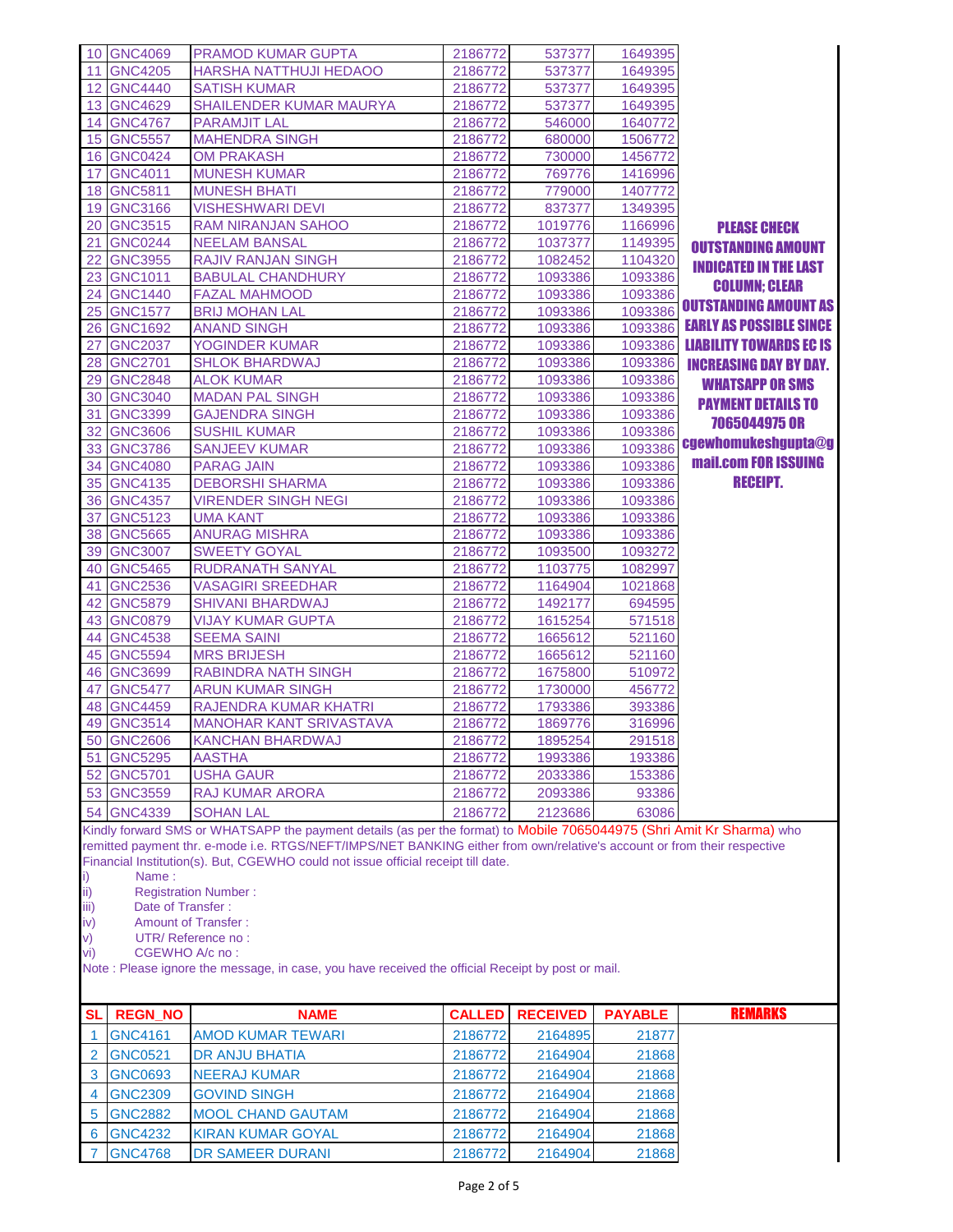| 8               | <b>GNC5645</b>    | <b>UDAY KUMAR SINGH</b>        | 2186772 | 2164904 | 21868 |                                  |
|-----------------|-------------------|--------------------------------|---------|---------|-------|----------------------------------|
| 9               | <b>GNC5721</b>    | <b>SUSHIL KUMAR</b>            | 2186772 | 2164904 | 21868 |                                  |
|                 | 10 GNC5803        | DR BACHHA BABU                 | 2186772 | 2164904 | 21868 |                                  |
| 11              | <b>GNC3534</b>    | <b>KAMAL KANTA</b>             | 2186772 | 2164906 | 10934 |                                  |
| 12 <sup>2</sup> | <b>GNC3867</b>    | <b>BANI SINGH CHAHALIA</b>     | 2186772 | 2164907 | 21865 |                                  |
|                 | 13 GNC0087        | <b>SUNITA BECK</b>             | 2186772 | 2164972 | 21800 |                                  |
|                 | 14 GNC5901        | <b>SANJEEV KUMAR BHOLA</b>     | 2186772 | 2166705 | 20067 |                                  |
|                 | 15 GNC4909        | <b>GHANSHYAM KUMAR</b>         | 2186772 | 2169829 | 16943 |                                  |
|                 | <b>16 GNC2002</b> | <b>VINAY KUMAR</b>             | 2186772 | 2170278 | 16494 |                                  |
|                 | <b>17 GNC2041</b> | <b>BHARAT KUMAR JAIN</b>       | 2186772 | 2170278 | 16494 |                                  |
|                 | <b>18 GNC2442</b> | <b>KAMLESH PAL</b>             | 2186772 | 2175837 | 10935 |                                  |
|                 | 19 GNC4144        | <b>SANJAY KUMAR</b>            | 2186772 | 2175838 | 10934 |                                  |
|                 | 20 GNC5658        | ARUN KUMAR RAJPUT              | 2186772 | 2175838 | 10934 |                                  |
| 21              | <b>GNC1427</b>    | <b>ARUP KUMAR SAHA</b>         | 2186772 | 2175838 | 10934 |                                  |
| 22              | <b>GNC1428</b>    | <b>RAMESH CHAND</b>            | 2186772 | 2175838 | 10934 |                                  |
|                 | 23 GNC2814        | RAKESH KUMAR BHARDWAJ          | 2186772 | 2175838 | 10934 |                                  |
|                 | 24 GNC3077        | <b>SHATRUGHAN PRASAD SINGH</b> | 2186772 | 2175838 | 10934 |                                  |
|                 | 25 GNC3425        | <b>HARPAL SINGH</b>            | 2186772 | 2175838 | 10934 |                                  |
|                 | 26 GNC3639        | <b>DEEN DAYAL SINGH</b>        | 2186772 | 2175838 | 10934 |                                  |
| 27              | <b>GNC3816</b>    | <b>NARAYAN LAL CHAUHAN</b>     | 2186772 | 2175838 | 10934 |                                  |
|                 | 28 GNC3973        | ASHOK KUMAR SHARMA             | 2186772 | 2175838 | 10934 |                                  |
|                 | 29 GNC4031        | ARUNESHPAL SINGH KUSHWAH       | 2186772 | 2175838 | 10934 |                                  |
|                 | 30 GNC4032        | <b>GIRISH KUMAR</b>            | 2186772 | 2175838 | 10934 |                                  |
| 31              | <b>GNC4033</b>    | <b>DARSHANA SHARMA</b>         | 2186772 | 2175838 | 10934 |                                  |
|                 | 32 GNC4494        | <b>HITESH ROHILLA</b>          | 2186772 | 2175838 | 10934 | <b>SEEMS OUTSTANDING</b>         |
|                 | 33 GNC4548        | <b>PRASHANT RASTOGI</b>        | 2186772 | 2175838 | 10934 | <b>TOWARDS DEPOSITION OF</b>     |
| 34              | <b>GNC4584</b>    | <b>LAXMI SHARMA</b>            | 2186772 | 2175838 | 10934 | <b>TDS AMOUNT. For TDS</b>       |
| 35              | <b>GNC4816</b>    | <b>BAIJA NATH PRASAD</b>       | 2186772 | 2175838 | 10934 | <b>enquiry contact Sh. K C</b>   |
|                 | 36 GNC5312        | <b>SL LUNNEIMANG VAIPHEI</b>   | 2186772 | 2175838 | 10934 | <b>Aggarwal, Asstt. Director</b> |
| 37              | <b>GNC5558</b>    | <b>ASHOK KUMAR KUREEL</b>      | 2186772 | 2175838 | 10934 | (Fin) : Mobile                   |
|                 | 38 GNC5644        | <b>ALIND KUMAR SURAJ</b>       | 2186772 | 2175838 | 10934 | 7065044957/                      |
| 39              | <b>GNC5686</b>    | <b>SHYAM RANJAN KUMAR</b>      | 2186772 | 2175838 | 10934 | 7065044978 or mail to:           |
|                 | 40 GNC5694        | <b>SHRUTI SINGH</b>            | 2186772 | 2175838 | 10934 | ravishcgewho@gmail.co            |
|                 | 41 GNC5708        | <b>MARATHE ONKAR GOPAL</b>     | 2186772 | 2175838 | 10934 | <b>m OR visit this web-link:</b> |
|                 | 42 GNC5716        | HARSH NANDAN JOSHI             | 2186772 | 2175838 | 10934 | http://cgewho.in/PDF201          |
|                 | 43 GNC5723        | <b>MUKUND KUMAR JHA</b>        | 2186772 | 2175838 | 10934 | 6/Procedore-                     |
|                 | 44 GNC5726        | <b>INDRANIL DEY SARKAR</b>     | 2186772 | 2175838 | 10934 | Form%2026QB.pdf                  |
|                 | 45 GNC0195        | <b>YOGENDRA NARAIN ROY</b>     | 2186772 | 2175838 | 10934 |                                  |
|                 | 46 GNC5751        | <b>DINESH BHUTANI</b>          | 2186772 | 2175838 | 10934 |                                  |
|                 | 47 GNC2169        | PREETI POKHRIYAL               | 2186772 | 2175839 | 10933 |                                  |
|                 | 48 GNC2455        | PERMA NAND SHARMA              | 2186772 | 2175839 | 10933 |                                  |
|                 | 49 GNC2824        | <b>ARVIND KUMAR SURAJ</b>      | 2186772 | 2175839 | 10933 |                                  |
|                 | 50 GNC4418        | VIVEK CHANDRA VERMA            | 2186772 | 2175839 | 10933 |                                  |
| 51              | <b>GNC5214</b>    | DR RAKESH KUMAR KAIN           | 2186772 | 2175839 | 10933 |                                  |
|                 | 52 GNC5510        | DR. REHAN UL HAQ               | 2186772 | 2175839 | 10933 |                                  |
|                 | 53 GNC5518        | <b>AVINASH KUMAR</b>           | 2186772 | 2175839 | 10933 |                                  |
|                 | 54 GNC5551        | <b>PRAMOD KUMAR THAKUR</b>     | 2186772 | 2175839 | 10933 |                                  |
|                 | 55 GNC2178        | <b>AUSTIN JOSE T</b>           | 2186772 | 2175840 | 10932 |                                  |
|                 | 56 GNC2035        | <b>CHANDRADEEP KUMAR JHA</b>   | 2186772 | 2175847 | 10925 |                                  |
|                 | 57 GNC3874        | <b>ZAKI AHMAD</b>              | 2186772 | 2175867 | 10905 |                                  |
|                 | 58 GNC5573        | <b>PRIYANKA MALIK</b>          | 2186772 | 2176604 | 10168 |                                  |
|                 | 59 GNC5784        | <b>DAYA NIDHAN PANDEY</b>      | 2186772 | 2180000 | 6772  |                                  |
|                 | 60 GNC5622        | <b>ANKUR</b>                   | 2186772 | 2181362 | 5410  |                                  |
|                 | 61 GNC0319        | <b>HARPAL SINGH</b>            | 2186772 | 2181820 | 4952  |                                  |
|                 | 62 GNC3174        | <b>ANJU MATTOO</b>             | 2186772 | 2184972 | 1800  |                                  |
|                 | 63 GNC3183        | <b>RAMBHOOL</b>                | 2186772 | 2185899 | 873   |                                  |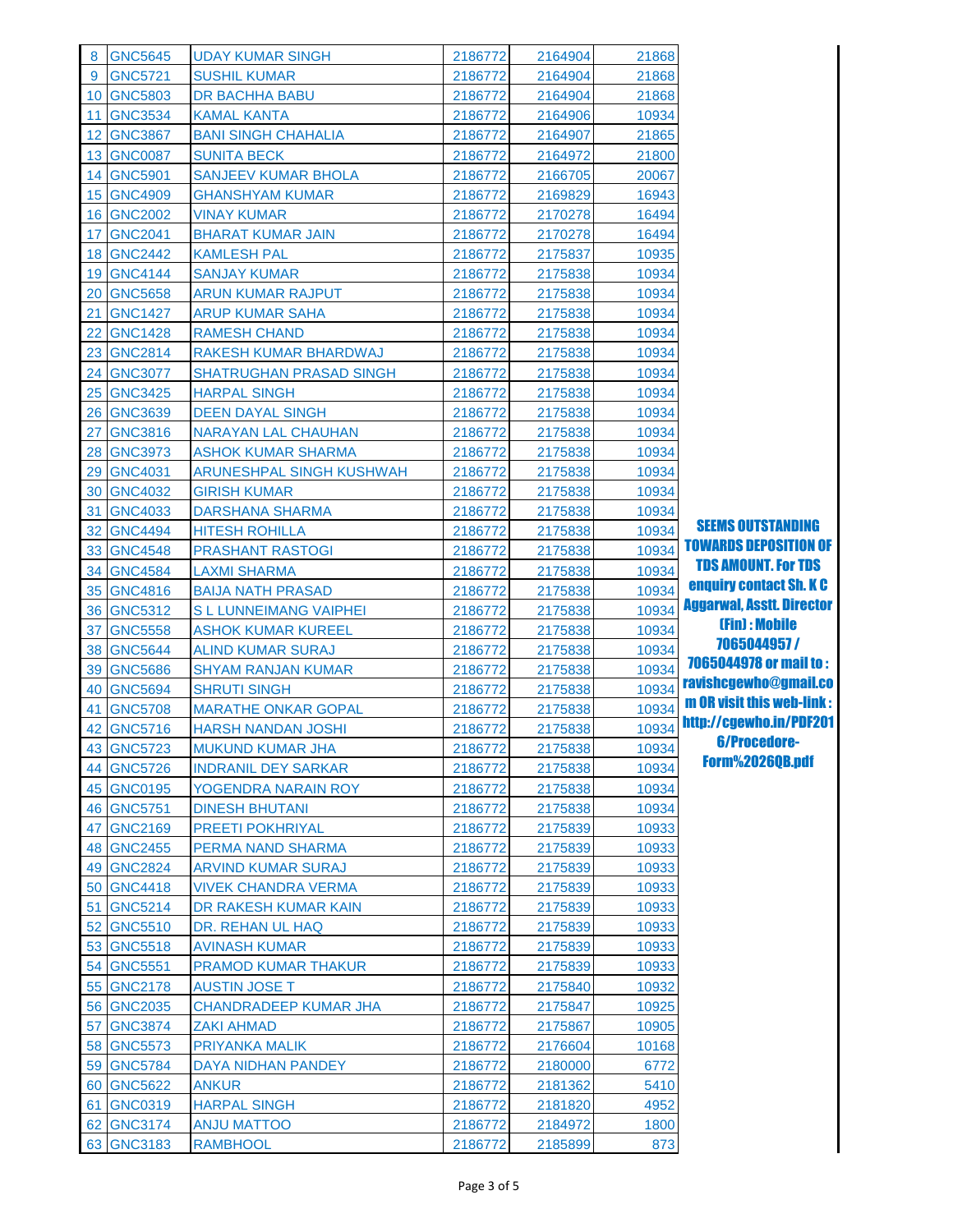| 64                   | <b>GNC0081</b>                   | <b>DEVENDER KHORANA</b>                                                                                                                                                                                             | 2186772            | 2186002            | 770            |                                  |
|----------------------|----------------------------------|---------------------------------------------------------------------------------------------------------------------------------------------------------------------------------------------------------------------|--------------------|--------------------|----------------|----------------------------------|
|                      | 65 GNC5591                       | <b>ANITA KATNA</b>                                                                                                                                                                                                  | 2186772            | 2186002            | 770            |                                  |
|                      | 66 GNC5772                       | RAJ KUMAR VARSHNEYA                                                                                                                                                                                                 | 2186772            | 2186008            | 764            |                                  |
| 67                   | <b>GNC5822</b>                   | <b>DHEERAJ MALIK</b>                                                                                                                                                                                                | 2186772            | 2186272            | 500            |                                  |
|                      | 68 GNC1776                       | <b>RAM PRAVESH GIRI</b>                                                                                                                                                                                             | 2186772            | 2186553            | 219            |                                  |
|                      | <b>GNC3353</b>                   |                                                                                                                                                                                                                     | 2186772            |                    | 219            |                                  |
| 69                   |                                  | PREM PRAKASH SHARMA                                                                                                                                                                                                 |                    | 2186553            |                |                                  |
| 70                   | <b>GNC0945</b>                   | <b>RAMKUMAR GIRI</b>                                                                                                                                                                                                | 2186772            | 2186570            | 202            |                                  |
| 71                   | <b>GNC5474</b>                   | <b>SHIV KUMAR KUSHVAHA</b>                                                                                                                                                                                          | 2186772            | 2186656            | 116            |                                  |
| 72                   | <b>GNC0199</b>                   | <b>SANJAY KUMAR</b>                                                                                                                                                                                                 | 2186772            | 2186662            | 110            |                                  |
| 73                   | <b>GNC4261</b>                   | <b>MAHESH KUMAR</b>                                                                                                                                                                                                 | 2186772            | 2186663            | 109            |                                  |
|                      | 74 GNC4935<br>75 GNC1688         | PRIYANKA CHANDRA<br><b>PARDEEP KUMAR</b>                                                                                                                                                                            | 2186772            | 2186664            | 108<br>108     |                                  |
|                      |                                  | For TDS enquiry contact Sh. K C Aggarwal, Asstt. Director (Fin) : Mobile 7065044957 / 7065040978 or mail to :                                                                                                       | 2186772            | 2186665            |                |                                  |
|                      |                                  | ravishcgewho@gmail.com OR visit this web-link : http://cgewho.in/PDF2016/Procedore-Form%2026QB.pdf                                                                                                                  |                    |                    |                |                                  |
|                      |                                  |                                                                                                                                                                                                                     |                    |                    |                |                                  |
| <b>SL</b>            | <b>REGN NO</b>                   | <b>NAME</b>                                                                                                                                                                                                         | <b>CALLED</b>      | <b>RECEIVED</b>    | <b>PAYABLE</b> | <b>REMARKS</b>                   |
| $\blacktriangleleft$ | <b>GND1835</b>                   | <b>BAIDYANATH PRASAD MISHRA</b>                                                                                                                                                                                     | 3123960            | 3123805            | 155            |                                  |
| $\overline{2}$       | <b>GND3500</b>                   | <b>AVNINDRA KUMAR RAI</b>                                                                                                                                                                                           | 3123960            | 3123804            | 156            |                                  |
| 3                    | <b>GND5453</b>                   | <b>ASHOK GUPTA</b>                                                                                                                                                                                                  | 3123960            | 3123804            | 156            |                                  |
| 4                    | <b>GND2596</b>                   | <b>RAJESH KUMAR BHOOT</b>                                                                                                                                                                                           | 3123960            | 3123671            | 289            |                                  |
| 5                    | <b>GND5439</b>                   | SRINIVASAN VENKATA KRISHNAN                                                                                                                                                                                         | 3123960            | 3123646            | 314            |                                  |
| 6                    | <b>GND3693</b>                   | <b>LEELA SHAHI</b>                                                                                                                                                                                                  | 3123960            | 3122554            | 1406           |                                  |
| 7                    | <b>GND0390</b>                   | PRAVASH CHANDRA MISHRA                                                                                                                                                                                              | 3123960            | 3108341            | 15619          |                                  |
| 8                    | <b>GND3667</b>                   | PRITHWI NATH PRASAD                                                                                                                                                                                                 | 3123960            | 3108341            | 15619          | <b>For TDS enguiry contact</b>   |
| 9                    | <b>GND0780</b>                   | <b>PREM NARAIN</b>                                                                                                                                                                                                  | 3123960            | 3108340            | 15620          |                                  |
| 10                   | <b>GND1858</b>                   | <b>VIJAY SINGH</b>                                                                                                                                                                                                  | 3123960            | 3108340            | 15620          | <b>Sh. K C Aggarwal, Asstt.</b>  |
| 11                   | <b>GND2193</b>                   | <b>USHA GOEL</b>                                                                                                                                                                                                    | 3123960            | 3108340            | 15620          | <b>Director (Fin) : Mobile</b>   |
| 12<br>13             | <b>GND3129</b><br><b>GND3999</b> | RAVINDRA NATH PRASHER<br>DR ZEASALY S MARAK                                                                                                                                                                         | 3123960<br>3123960 | 3108340<br>3108340 | 15620          | 7065044957 or                    |
| 14                   | <b>GND4012</b>                   | <b>VIVEK ANAND OJHA</b>                                                                                                                                                                                             | 3123960            | 3108340            | 15620<br>15620 | 7065044978 or mail to:           |
| 15                   | <b>GND4054</b>                   | <b>MAHAVEER SINGHVI</b>                                                                                                                                                                                             | 3123960            | 3108340            | 15620          | ravishcgewho@gmail.co            |
|                      | 16 GND4468                       | <b>RAVINDRA SINGH MANN</b>                                                                                                                                                                                          | 3123960            | 3108340            | 15620          | <b>m OR visit this web-link:</b> |
| 17                   | <b>GND5728</b>                   | <b>AKSHAYA KUMAR SINGH</b>                                                                                                                                                                                          | 3123960            | 3108340            |                | 15620 http://cgewho.in/PDF201    |
|                      | 18 GND4384                       | <b>BIPUL KUMAR SRIVASTAVA</b>                                                                                                                                                                                       | 3123960            | 3106360            | 17600          | <b>6/Procedore-</b>              |
| 19                   | <b>GND5541</b>                   | PRACHI AGRAWAL                                                                                                                                                                                                      | 3123960            | 3105882            | 18078          | Form%2026QB.pdf                  |
|                      | 20 GND0822                       | <b>SARITA WATTAL</b>                                                                                                                                                                                                | 3123960            | 3095120            | 28840          |                                  |
| 21                   | <b>GND1744</b>                   | <b>ASIT CHATURVEDI</b>                                                                                                                                                                                              | 3123960            | 3092721            | 31239          |                                  |
| 22                   | <b>GND0101</b>                   | <b>SURENDRA SINGH</b>                                                                                                                                                                                               | 3123960            | 3092720            | 31240          |                                  |
|                      | 23 GND1057                       | RAJEEV KANT ANAND                                                                                                                                                                                                   | 3123960            | 3092720            | 31240          |                                  |
|                      | 24 GND4111                       | <b>MANISH KUMAR PANDEY</b>                                                                                                                                                                                          | 3123960            | 3092720            | 31240          |                                  |
|                      | 25 GND5368                       | <b>ASHOK KUMAR</b>                                                                                                                                                                                                  | 3123960            | 3092720            | 31240          |                                  |
|                      | 26 GND5678                       | <b>CHANDRA KANTA</b>                                                                                                                                                                                                | 3123960            | 3092720            | 31240          |                                  |
|                      | 27 GND5849                       | <b>LALIT MOHAN</b>                                                                                                                                                                                                  | 3123960            | 3092720            | 31240          |                                  |
|                      |                                  | For TDS enquiry contact Sh. K C Aggarwal, Asstt. Director (Fin) : Mobile 7065044957 / 7065044978 or mail to :<br>ravishcgewho@gmail.com OR visit this web-link : http://cgewho.in/PDF2016/Procedore-Form%2026QB.pdf |                    |                    |                |                                  |
|                      |                                  |                                                                                                                                                                                                                     |                    |                    |                |                                  |
| <b>SL</b>            | <b>REGN NO</b>                   | <b>NAME</b>                                                                                                                                                                                                         | <b>CALLED</b>      | <b>RECEIVED</b>    | <b>PAYABLE</b> | <b>REMARKS</b>                   |
| $\overline{1}$       | <b>GND4810</b>                   | <b>VARINDER KUMAR JAIN</b>                                                                                                                                                                                          | 3123960            | 3069776            | 54184          |                                  |
| 2                    | <b>GND0741</b>                   | <b>KUSUM YADAV</b>                                                                                                                                                                                                  | 3123960            | 3061980            | 61980          |                                  |
| 3                    | <b>GND0144</b>                   | RAVINDRA SHANKAR SHUKLA                                                                                                                                                                                             | 3123960            | 2961358            | 162602         |                                  |
| 4                    | <b>GND3535</b>                   | <b>VIVEK KUMAR JAIN</b>                                                                                                                                                                                             | 3123960            | 2861980            | 261980         |                                  |
| 5                    | <b>GND4524</b>                   | <b>SURESH PRASAD CHOUBEY</b>                                                                                                                                                                                        | 3123960            | 2561980            | 61980          |                                  |
| 6                    | <b>GND5316</b>                   | DHARMENDRA SINGH VISEN                                                                                                                                                                                              | 3123960            | 2561980            | 561980         |                                  |
| $\overline{7}$       | <b>GND3532</b>                   | MAHENDRA KUMAR YADAVA                                                                                                                                                                                               | 3123960            | 2069776            | 1054184        |                                  |
| 8                    | <b>GND0317</b>                   | <b>BALLABH CHANDRA SHARMA</b>                                                                                                                                                                                       | 3123960            | 1561980            | 1561980        |                                  |
| 9                    | GND2110                          | YOGESHWAR KUMAR SHARMA                                                                                                                                                                                              | 3123960            | 1561980            | 1561980        | <b>PLEASE CHECK</b>              |
| 10                   | GND4110                          | MOHAMMAD MAHMOOD UR REHMAN                                                                                                                                                                                          | 3123960            | 1561980            | 1561980        | <b>OUTSTANDING AMOUNT</b>        |
| 11                   | <b>GND2206</b>                   | <b>ADARSH KUMAR MISHRA</b>                                                                                                                                                                                          | 3123960            | 1093386            | 2030574        | <b>INDICATED IN THE LAST</b>     |
| 12                   | <b>GND0353</b>                   | <b>BISHNU DUTT SHARMA</b>                                                                                                                                                                                           | 3123960            | 770000             | 2353960        | <b>COLUMN; CLEAR</b>             |
| 13                   | <b>GND2165</b>                   | <b>ANUPAM RAY</b>                                                                                                                                                                                                   | 3123960            | 770000             |                | 2353960 OUTSTANDING AMOUNT AS    |
| 14                   | <b>GND0483</b>                   | <b>AMARJIT SINGH JOSHI</b>                                                                                                                                                                                          | 3123960            | 769776             | 2354184        | <b>EARLY AS POSSIBLE SINCE</b>   |
|                      | 15 GND1597                       | PRAKASH UNHALE                                                                                                                                                                                                      | 3123960            | 769776             | 2354184        | <b>LIABILITY TOWARDS EC IS</b>   |
|                      | 16 GND1636                       | <b>MUDAVATH DEVULA</b>                                                                                                                                                                                              | 3123960            | 769776             | 2354184        | <b>INCREASING DAV RV DAV</b>     |